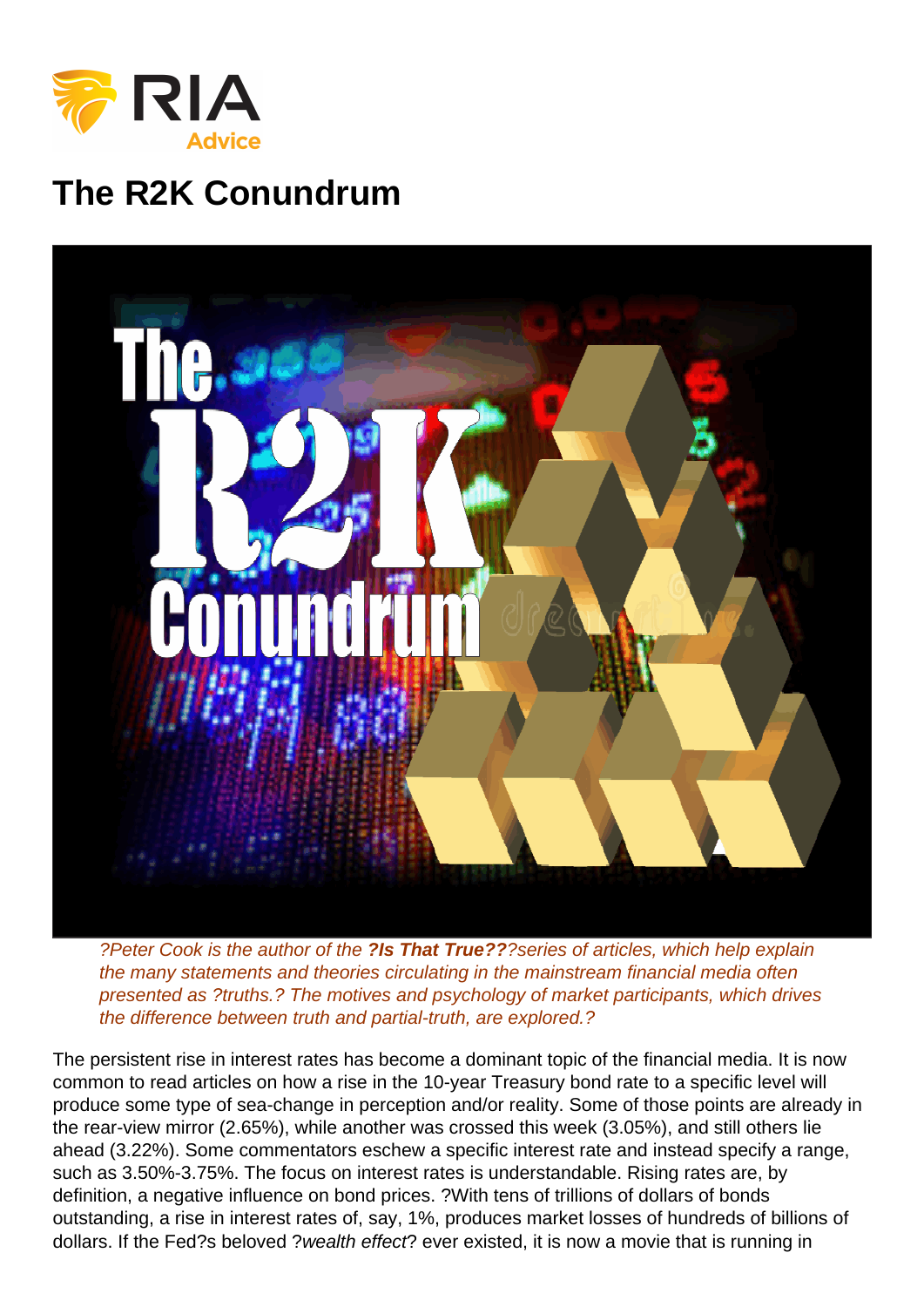reverse, perhaps more quickly than it ever ran in forward. In addition to negatively influencing bond prices, rising rates are perceived to be a negative influence on most other assets, such as real estate, commodities, or private businesses. Of course, this is also true of stock valuations.? Ever since the peak in interest rates in the early 1980s, falling interest rates have been used as a primary justification for rising stock valuations. Oddly, investors of the Russell 2000 index (R2K), comprised of small-cap companies, don?t seem to care about the connection between rising interest rates and lower stock prices. Defying the predictions of many, R2K made a new all-time high this week while bond yields rose to 7-year highs. This combination is particularly at odds with financial theory because R2K companies have a greater exposure to rising rates than larger companies.? For example, the maturity of the debt of R2K companies matures earlier and carries a higher interest rate than large companies in the S&P500 index (SPX). Looking at other influences on stock prices, R2K historically tends to rise when the dollar is strong, but it also tends to be weak when the price of oil is rising. So recent changes in the dollar and oil largely negate each other and [don?t explain the R2K?s strength. Diving further into relative valuations, the Wall Street](https://realinvestmentadvice.com/wp-content/uploads/2018/05/2-forward-pe.png) Journal publishes valuations on a weekly basis, as shown in the table below.

price/earnings ratio (PE) based on the past year?s earnings is far higher for R2K (88.75) than SPX (24.28) and even the NASDAQ 100 index (24.99), an index dominated by the largest U.S. growth (technology) companies, which should presumably be valued more highly than smaller companies. Looking forward, after waving the magic wand which uses operating earnings instead of GAAP earnings, R2K (26.15) is still valued more highly than the SPX (17.05) and NASDAQ (20.25). It is important to note that the P/E calculation for the R2K throws out the earnings of companies losing money, while SPX includes them. Ergo, the true P/E of R2K is larger than it appears. The following quote was from an article written in 2016 that analyzed R2K valuations:

?As a point of comparison, the widely reported P/E ratio of 46 for the R2K appears to be much lower than our value (237x). Unlike, the market benchmark S&P 500, the reported Russell P/E ratio excludes companies with negative earnings. Our analysis appropriately includes both positive and negative earnings.? ? [Banks in Drag : The](https://realinvestmentadvice.com/banks-in-drag-the-russell-2000-exposed/) [Russell 2000 Exposed?](https://realinvestmentadvice.com/banks-in-drag-the-russell-2000-exposed/)

Historically, the R2K is trading near its all-time high in valuation, as shown below by the red line. Since 2003, the R2K traded at a higher valuation only a few times; during the earnings crash and [recession of 2009, briefly during 2015, and again throughout 2017. Although Yarde](https://realinvestmentadvice.com/wp-content/uploads/2018/05/1-forwar-pe.png)ni.com calculates a slightly different P/E for the R2K (24.1) than the WSJ, it is still higher than both the SPX and NASDAQ, and as noted above likely much higher on an apples-to-apples basis.